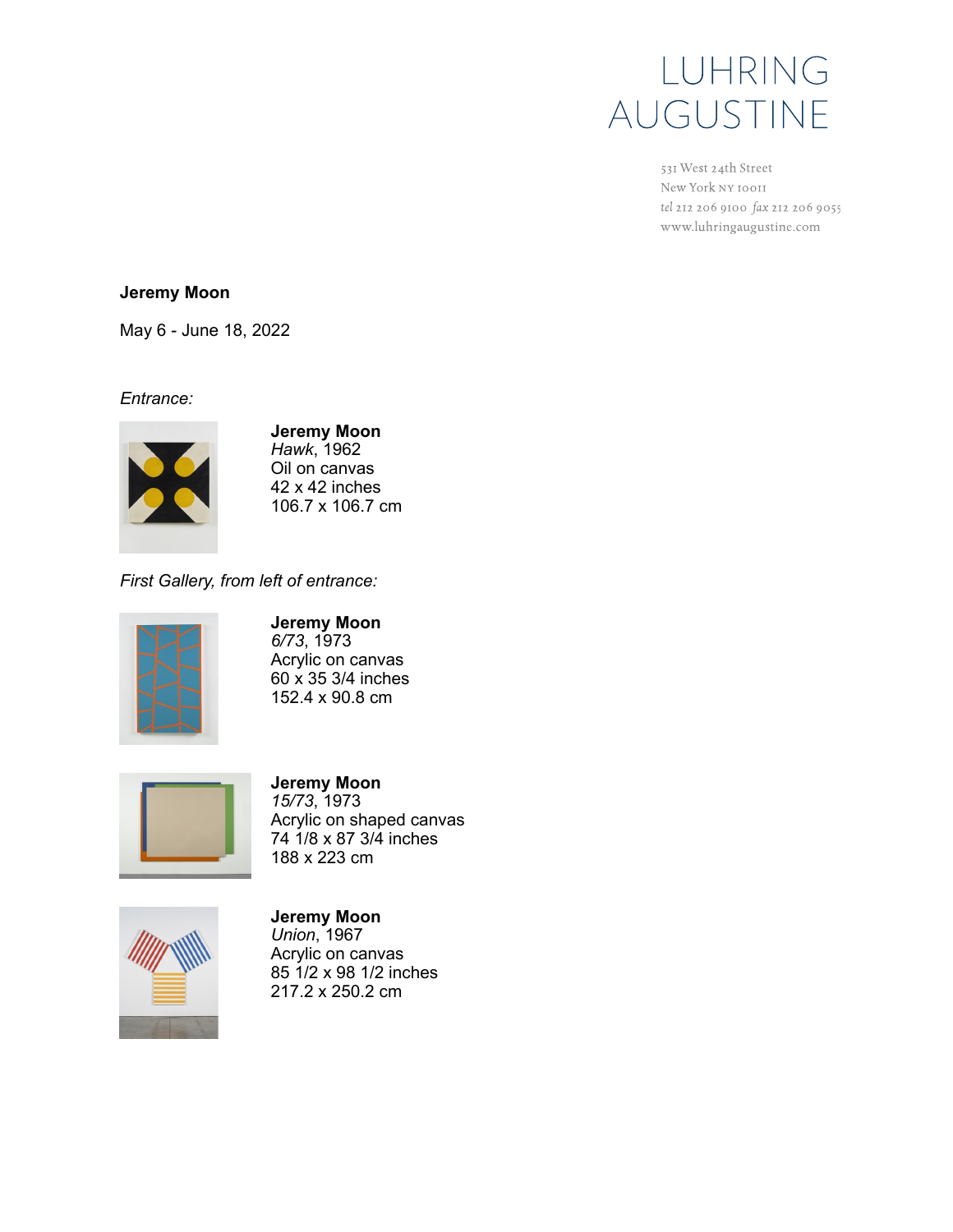# LUHRING AUGUSTINE

531 West 24th Street New York NY 10011 tel 212 206 9100 fax 212 206 9055 www.luhringaugustine.com



**Jeremy Moon** *Yellow Rose*, 1967 Acrylic on canvas  $71 \times 82$  inches 180.3 x 208.3 cm



**Jeremy Moon** *8/68*, 1968 Acrylic on canvas  $74 \times 74$  inches 188.0 x 188.0 cm



**Jeremy Moon** *Golden Section*, 1968 Acrylic on canvas 80 7/8 x 82 7/16 inches 205.5 x 209.5 cm



**Jeremy Moon** *Caravan II*, 1968 Acrylic on canvas 66 x 114 inches 167.6 x 289.6 cm

*Second Gallery, from left of entrance:*



**Jeremy Moon** *Blue Figuration*, 1963 Oil on canvas 72 x 72 inches 183.0 x 183.0 cm